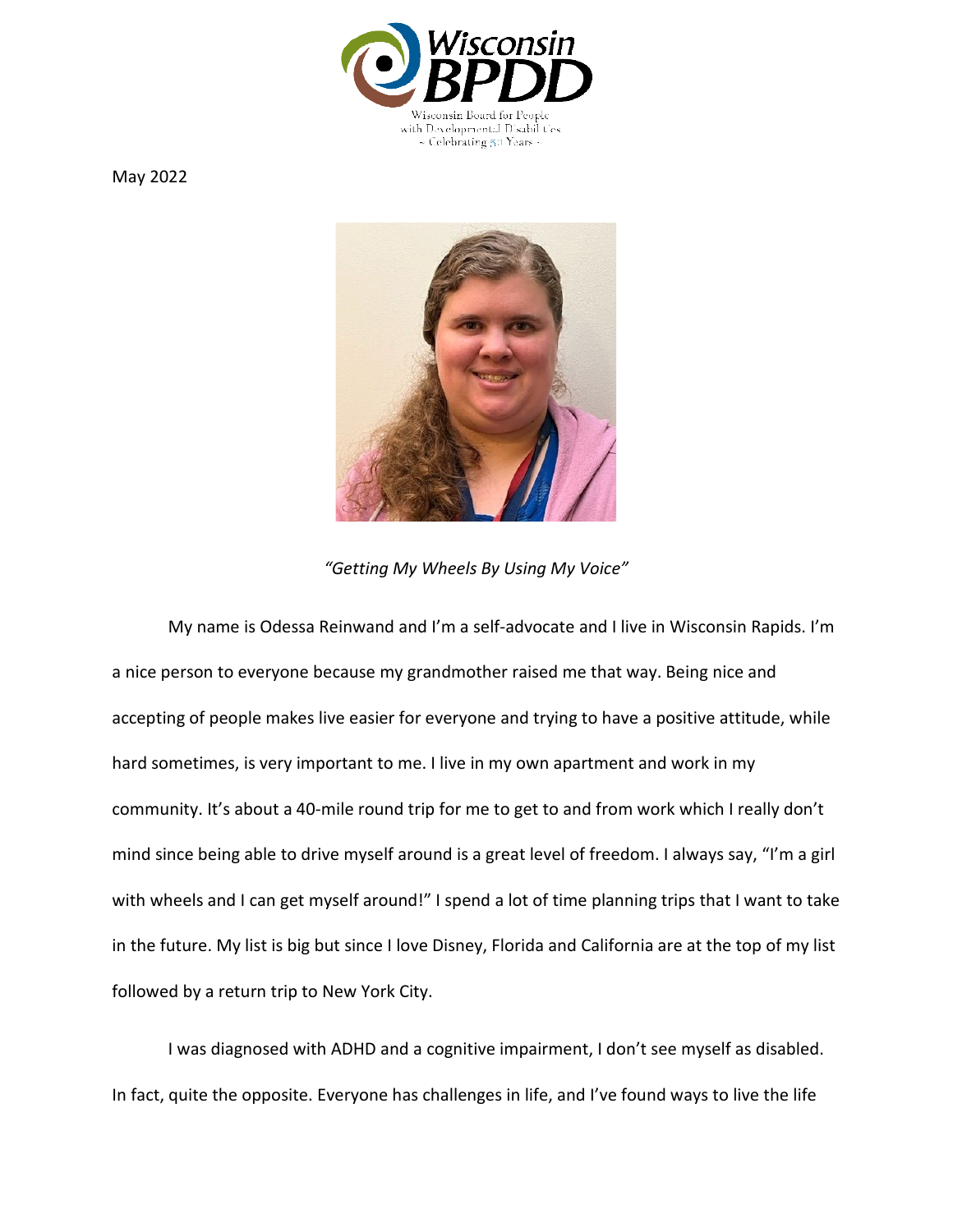that I want without getting caught up with labels. When I first moved into my own apartment, I had some supporters that would come in to help me with different things to help me be more independent but over time I learned new skills and was able to slowly work off having my supporters help me. I think that is the way it should be for most people moving out on their own for the first time.

I have two jobs that I work currently. I am employed through Opportunities Development Centers Inc and at the local parish, which I call Saint Brons. While I really like my jobs, my real career goal is to be a writer and get some of my work published. I mostly write fantasy stories and I love adding twists to them. I'm a big fan of JK Rowling and C.S. Lewis and I want to tell stories that have big worlds and characters to fill out because I have a lot of stories in that I would like to tell. One of my favorite stories to tell is about the villains of classic stories. Seeing a well-known story or world from a different point of view is fascinating to me.

Growing up I was told that I wouldn't be able to do so many things in my life and I never understood why people would say those things. My mom always told me that I would never be able to drive, so when I moved to Wisconsin Rapids it was the first thing that I did. It took me two times to pass the online test but I passed the driving test on the first try! I now feel like i have so much more freedom with where I can go and what I can do. Even as an adult I'm still told that I won't be able to do things. Recently after participating in the BPDD Living Well project, I used information on my rights to advocate for getting a smartphone, debit card and a YMCA membership. Learning about my rights was a surprise to me and I just want people to know more about their rights, their voice and the importance of both.